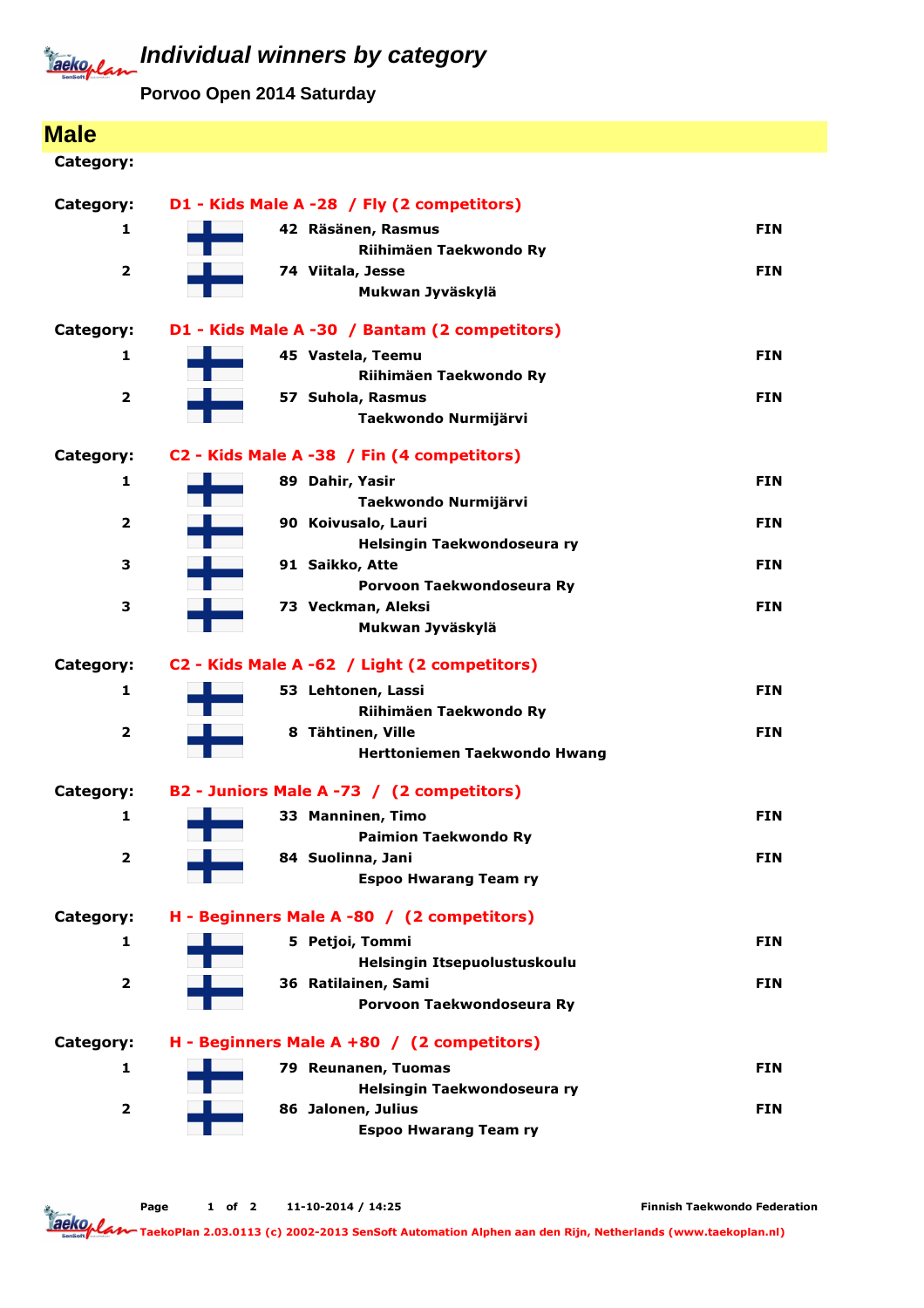### **Individual winners by category** Jackoplan

**Porvoo Open 2014 Saturday**

| <b>Female</b>           |                                                     |            |
|-------------------------|-----------------------------------------------------|------------|
| Category:               | D1 - Kids Female A -34 / Feather (2 competitors)    |            |
| 1                       | 65 Quinones, Sara<br>Taekwondourheilijat 2011       | <b>FIN</b> |
| $\overline{\mathbf{2}}$ | 31 Kujala, Saara<br><b>Paimion Taekwondo Ry</b>     | <b>FIN</b> |
| Category:               | C2 - Kids Female A -48 / Bantam (4 competitors)     |            |
| 1                       | 92 Boughara, Chaimaa<br><b>Hnmky Taekwondo</b>      | <b>FIN</b> |
| $\overline{\mathbf{2}}$ | 94 Fredriksson, Sarah<br>Loviisan Taekwondo Ry      | <b>FIN</b> |
| з                       | 95 Vuori, Kia<br><b>Paimion Taekwondo Ry</b>        | <b>FIN</b> |
| 3                       | 93 Kostiainen, Emmi<br><b>Taekwondo Moodo Loppi</b> | <b>FIN</b> |
| Category:               | C2 - Kids Female A -52 / Feather (2 competitors)    |            |
| 1                       | 22 Eriksson, Sara<br>Loviisan Taekwondo Ry          | <b>FIN</b> |
| $\overline{\mathbf{2}}$ | 48 Kostiainen, Emmi<br>Taekwondo Moodo Loppi        | <b>FIN</b> |
| Category:               | C2 - Kids Female A +58 / Welter (2 competitors)     |            |
| 1                       | 40 Ankeriasniemi, Ruusu<br>Riihimäen Taekwondo Ry   | <b>FIN</b> |
| $\overline{\mathbf{2}}$ | 67 Repokari, Ida<br>Taekwondourheilijat 2011        | <b>FIN</b> |
| Category:               | B2 - Juniors Female A -55 / (2 competitors)         |            |
| 1                       | 47 Manninen, Jasmin<br><b>Paimion Taekwondo Ry</b>  | <b>FIN</b> |
| 2                       | 30 Rosenqvist, Jonna<br>Porvoon Taekwondoseura Ry   | <b>FIN</b> |

Page 2 of 2 11-10-2014 / 14:25

Finnish Taekwondo Federation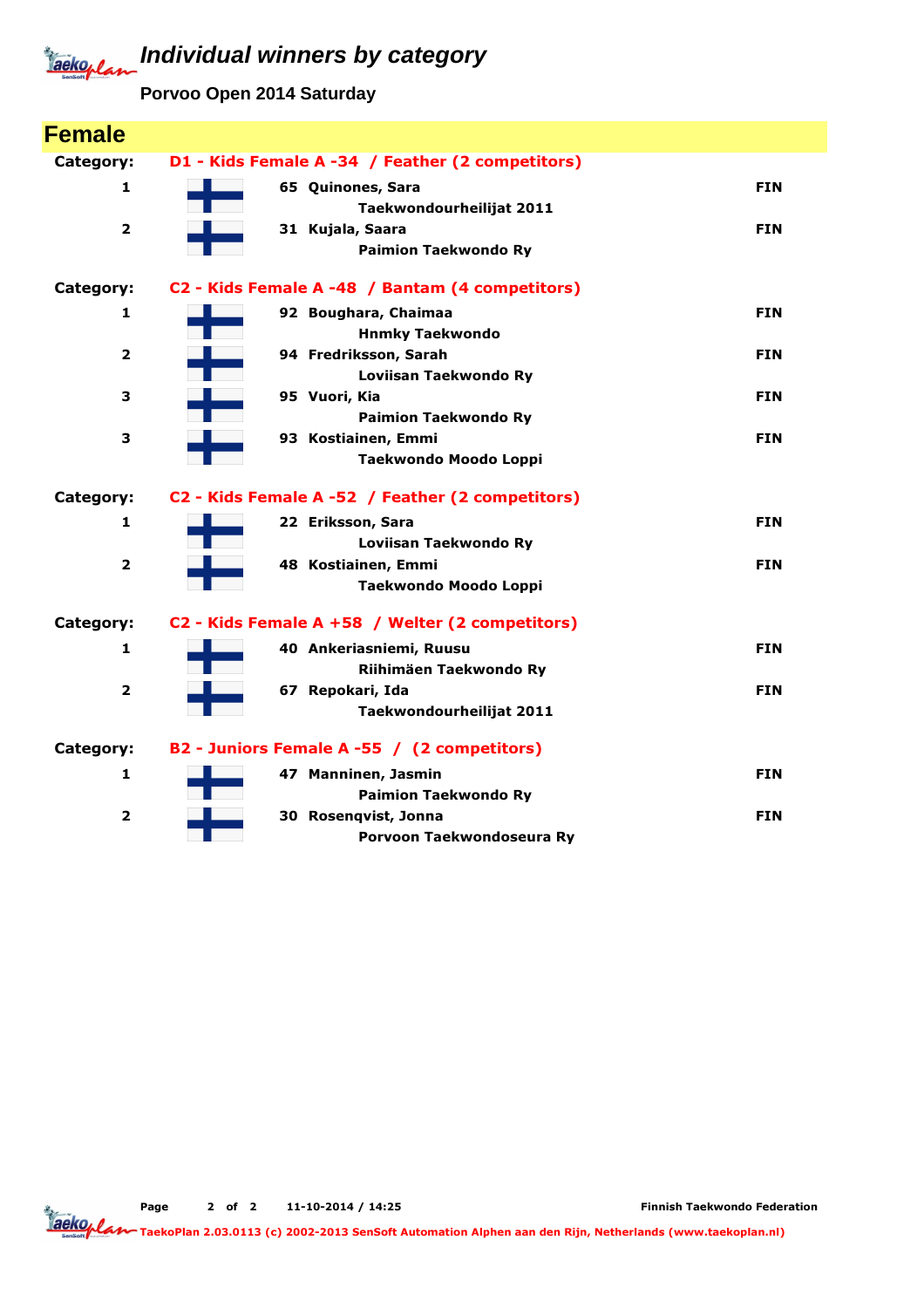

**Poule Ranking Porvoo Open 2014 Saturday**

**E1-M-A -26**

|    | <b>Competitor</b>    | Team                         | Cntry      | <b>Fights</b>           | Win            | Equal        | Loss           | <b>Points</b>           | Points res.    |                | Ind.points     |                |
|----|----------------------|------------------------------|------------|-------------------------|----------------|--------------|----------------|-------------------------|----------------|----------------|----------------|----------------|
|    | 1. Viitala, Joona    | Mukwan Jyväskylä             | <b>FIN</b> | $\overline{2}$          | $\overline{2}$ | $\mathbf 0$  | $\mathbf 0$    | 4                       | 10             | $\overline{2}$ | $\mathbf 0$    | $\mathbf 0$    |
|    | 2. Vainiomäki, Henri | Herttoniemen Taekwondo Hwang | <b>FIN</b> | $\overline{\mathbf{2}}$ |                | $\mathbf 0$  |                | $\overline{\mathbf{2}}$ | $\overline{2}$ | 6              | $\mathbf 0$    | $\mathbf 0$    |
|    | 3. Pöyhönen, Felipe  | Helsingin Taekwondoseura ry  | <b>FIN</b> | $\overline{2}$          | $\mathbf 0$    | $\mathbf 0$  | $\overline{2}$ | $\mathbf 0$             | 3              | $\overline{7}$ | $\mathbf 0$    | $\mathbf 0$    |
|    | $E1-F-A$<br>-26      |                              |            |                         |                |              |                |                         |                |                |                |                |
|    | Competitor           | <b>Team</b>                  | Cntry      | <b>Fights</b>           | Win            | Equal        | Loss           | <b>Points</b>           | Points res.    |                | Ind.points     |                |
|    | 1. Tiihonen, Viivi   | <b>Doboksport Tampere</b>    | <b>FIN</b> | $\overline{2}$          | $\overline{2}$ | $\mathbf 0$  | $\mathbf 0$    | 4                       | 63             | 8              | $\mathbf{0}$   | $\overline{0}$ |
|    | 2. Vaarpu, Giola     | Herttoniemen Taekwondo Hwang | <b>FIN</b> | $\overline{2}$          |                | $\mathbf 0$  |                | $\overline{2}$          | 15             | 17             | $\mathbf 0$    | $\mathbf 0$    |
| 3. | Sarala, Sofia        | Taekwondourheilijat 2011     | <b>FIN</b> | $\overline{2}$          | $\mathbf{0}$   | $\mathbf{0}$ | $\overline{2}$ | $\mathbf 0$             | $\overline{2}$ | 55             | $\overline{0}$ | $\mathbf{0}$   |
|    | $E1-F-A$<br>$-30$    |                              |            |                         |                |              |                |                         |                |                |                |                |
|    | <b>Competitor</b>    | Team                         | Cntry      | <b>Fights</b>           | Win            | Equal        | Loss           | <b>Points</b>           | Points res.    |                | Ind.points     |                |
|    | 1 Quinones, Sara     | Taekwondourheilijat 2011     | <b>FIN</b> | $\overline{2}$          | $\overline{2}$ | $\mathbf{0}$ | $\mathbf 0$    | 4                       | 17             | 8              | $\mathbf 0$    | $\mathbf 0$    |
|    | 2. Lehto, Sonja      | Paimion Taekwondo Ry         | <b>FIN</b> | $\overline{2}$          |                | $\mathbf 0$  |                | $\overline{\mathbf{2}}$ | 13             | 12             | $\mathbf 0$    | $\mathbf 0$    |
|    | 3. Aaltonen, Akseli  | <b>Doboksport Tampere</b>    | <b>FIN</b> | $\overline{2}$          | $\mathbf{0}$   | $\mathbf 0$  | $\overline{2}$ | $\mathbf 0$             |                | 11             | $\mathbf 0$    | $\mathbf 0$    |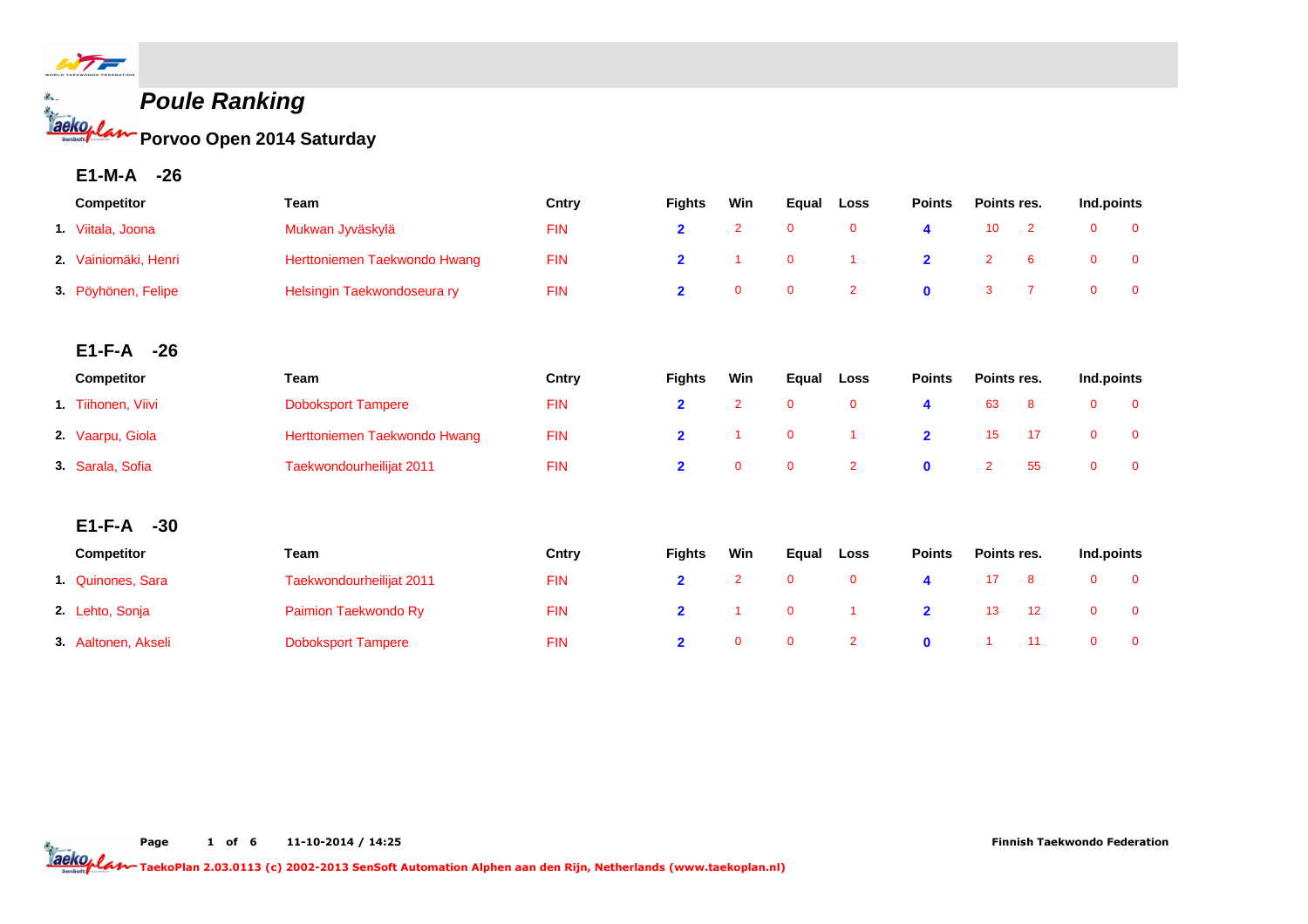

**D2-M-A -35**

| <b>Competitor</b>    | Team                         | Cntry      | <b>Fights</b> | Win | Eaual    | Loss | <b>Points</b> | Points res. | Ind.points |  |
|----------------------|------------------------------|------------|---------------|-----|----------|------|---------------|-------------|------------|--|
| 1. Vainiomäki, Rene  | Herttoniemen Taekwondo Hwang | <b>FIN</b> |               |     |          |      |               |             |            |  |
| 2. Kopisto, Mephasit | Helsingin Taekwondoseura ry  | <b>FIN</b> |               |     | <b>O</b> |      |               |             |            |  |
| 3. Eronen, Onni      | <b>Budokwai Taekwondo</b>    | <b>FIN</b> |               |     | $\Omega$ |      |               |             |            |  |

### **D2-M-A -45**

| <b>Competitor</b>   | Team                         | Cntry      | <b>Fights</b> | Win | Eaual | Loss | <b>Points</b> | Points res. | Ind.points |  |
|---------------------|------------------------------|------------|---------------|-----|-------|------|---------------|-------------|------------|--|
| 1. Boughrara, Hamza | <b>Hnmky Taekwondo</b>       | <b>FIN</b> |               |     |       |      |               |             |            |  |
| 2. Mattila, Juri    | Taekwondourheilijat 2011     | <b>FIN</b> |               |     |       |      |               |             |            |  |
| 3. Vaarpu, Yan      | Herttoniemen Taekwondo Hwang | FIN        |               |     |       |      |               |             |            |  |

### **D1-F-A -46**

| <b>Competitor</b>     | Team                   | Cntry      | <b>Fights</b> | Win | Equal | Loss | <b>Points</b> | Points res. |     | Ind.points |  |
|-----------------------|------------------------|------------|---------------|-----|-------|------|---------------|-------------|-----|------------|--|
| 1. Boughrara, Chaimaa | <b>Hnmky Taekwondo</b> | <b>FIN</b> |               |     |       |      |               |             |     |            |  |
| 2. Aarnio, Jenny      | Paimion Taekwondo Ry   | <b>FIN</b> |               |     |       |      |               |             | -20 |            |  |
| 3. Holopainen, Tuikku | Taekwondo Nurmijärvi   | <b>FIN</b> |               |     |       |      |               |             |     |            |  |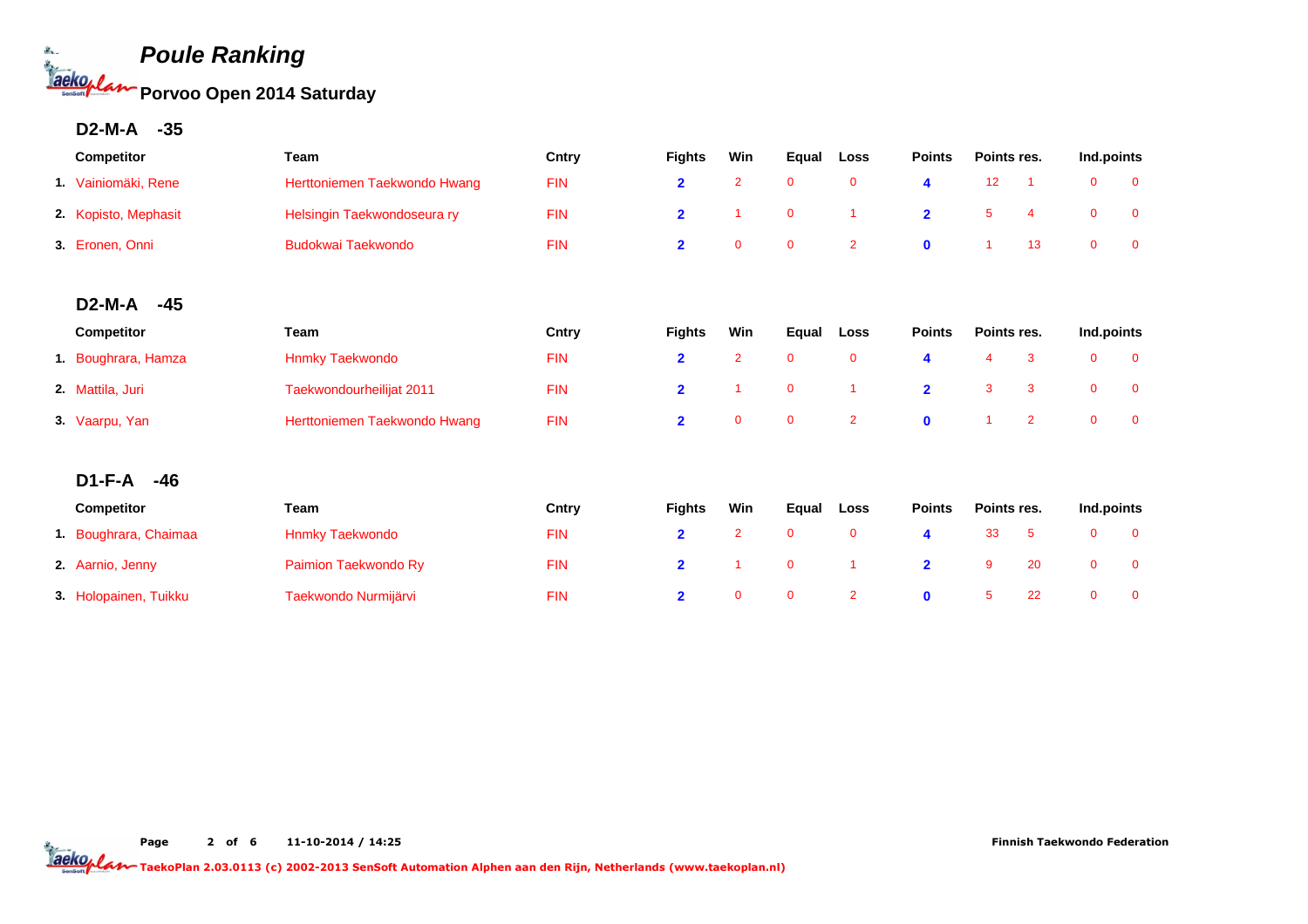

**C2-M-A -44**

| Competitor            | Team                         | Cntry      | <b>Fights</b>           | Win            | Equal       | Loss           | <b>Points</b>           | Points res.    |                | Ind.points   |                |
|-----------------------|------------------------------|------------|-------------------------|----------------|-------------|----------------|-------------------------|----------------|----------------|--------------|----------------|
| 1. Omar, Mohamed      | <b>Espoo Hwarang Team ry</b> | <b>FIN</b> | 3                       | $\overline{2}$ | $\mathbf 0$ | -1             | $\boldsymbol{4}$        | 8              | $\overline{4}$ | $\mathbf{0}$ | $\overline{0}$ |
| 2. Ahlqvist, Viljami  | Taekwondo Moodo Loppi        | <b>FIN</b> | 3                       | $\overline{2}$ | $\mathbf 0$ | $\overline{1}$ | 4                       | 3              | 3              | $\mathbf 0$  | $\mathbf 0$    |
| 3. Borenius, Joel     | Salon Taekwondoseura Ry      | <b>FIN</b> | 3                       | $\overline{2}$ | $\mathbf 0$ | $\overline{1}$ | 4                       | 6              | 10             | $\mathbf 0$  | $\mathbf 0$    |
| 4. Nordlund, Otto     | Keravan Taekwondoseura Ry    | <b>FIN</b> | 3                       | $\mathbf 0$    | $\mathbf 0$ | 3              | $\mathbf 0$             | $\mathbf{0}$   | $\mathbf{0}$   | $\mathbf 0$  | $\mathbf 0$    |
| $C2-M-A$<br>$-50$     |                              |            |                         |                |             |                |                         |                |                |              |                |
| Competitor            | Team                         | Cntry      | <b>Fights</b>           | Win            | Equal       | Loss           | <b>Points</b>           | Points res.    |                | Ind.points   |                |
| 1. Salonen, Eemil     | Riihimäen Taekwondo Ry       | <b>FIN</b> | 3                       | $\overline{2}$ | $\mathbf 0$ | $\overline{1}$ | $\overline{\mathbf{4}}$ | 8              | 6              | $\mathbf 0$  | $\mathbf 0$    |
| 2. Ahlqvist, Jere     | Riihimäen Taekwondo Ry       | <b>FIN</b> | 3                       | $\overline{2}$ | $\mathbf 0$ | 1              | 4                       | 10             | 11             | $\mathbf 0$  | $\mathbf 0$    |
| 3. Rajalin, Oliver    | Taekwondourheilijat 2011     | <b>FIN</b> | 3                       | -1             | $\mathbf 0$ | $\overline{2}$ | $\overline{\mathbf{2}}$ | $\overline{2}$ | $\overline{2}$ | $\mathbf 0$  | $\mathbf 0$    |
| 4. Annonen, Arttu     | Taekwondo Nurmijärvi         | <b>FIN</b> | 3                       |                | $\mathbf 0$ | $\overline{2}$ | $\overline{2}$          | $\overline{7}$ | 8              | $\mathbf 0$  | $\mathbf 0$    |
| C2-M-A-lohko<br>$-38$ |                              |            |                         |                |             |                |                         |                |                |              |                |
| <b>Competitor</b>     | Team                         | Cntry      | <b>Fights</b>           | Win            | Equal       | Loss           | <b>Points</b>           | Points res.    |                | Ind.points   |                |
| 1. Dahir, Yasir       | Taekwondo Nurmijärvi         | <b>FIN</b> | $\overline{\mathbf{2}}$ | $\overline{2}$ | $\mathbf 0$ | $\mathbf 0$    | 4                       | $\overline{4}$ | $\mathbf 0$    | $\mathbf 0$  | $\mathbf 0$    |
| 2. Koivusalo, Lauri   | Helsingin Taekwondoseura ry  | <b>FIN</b> | $\mathbf{2}$            | -1             | $\mathbf 0$ | $\overline{1}$ | $\overline{\mathbf{2}}$ | $\overline{4}$ | $\overline{2}$ | $\mathbf{0}$ | $\mathbf{0}$   |
| 3. Nordlund, Otto     | Keravan Taekwondoseura Ry    | <b>FIN</b> | $\overline{2}$          | $\mathbf{0}$   | $\mathbf 0$ | $\overline{2}$ | $\mathbf 0$             | $\overline{2}$ | 8              | $\mathbf{0}$ | $\mathbf 0$    |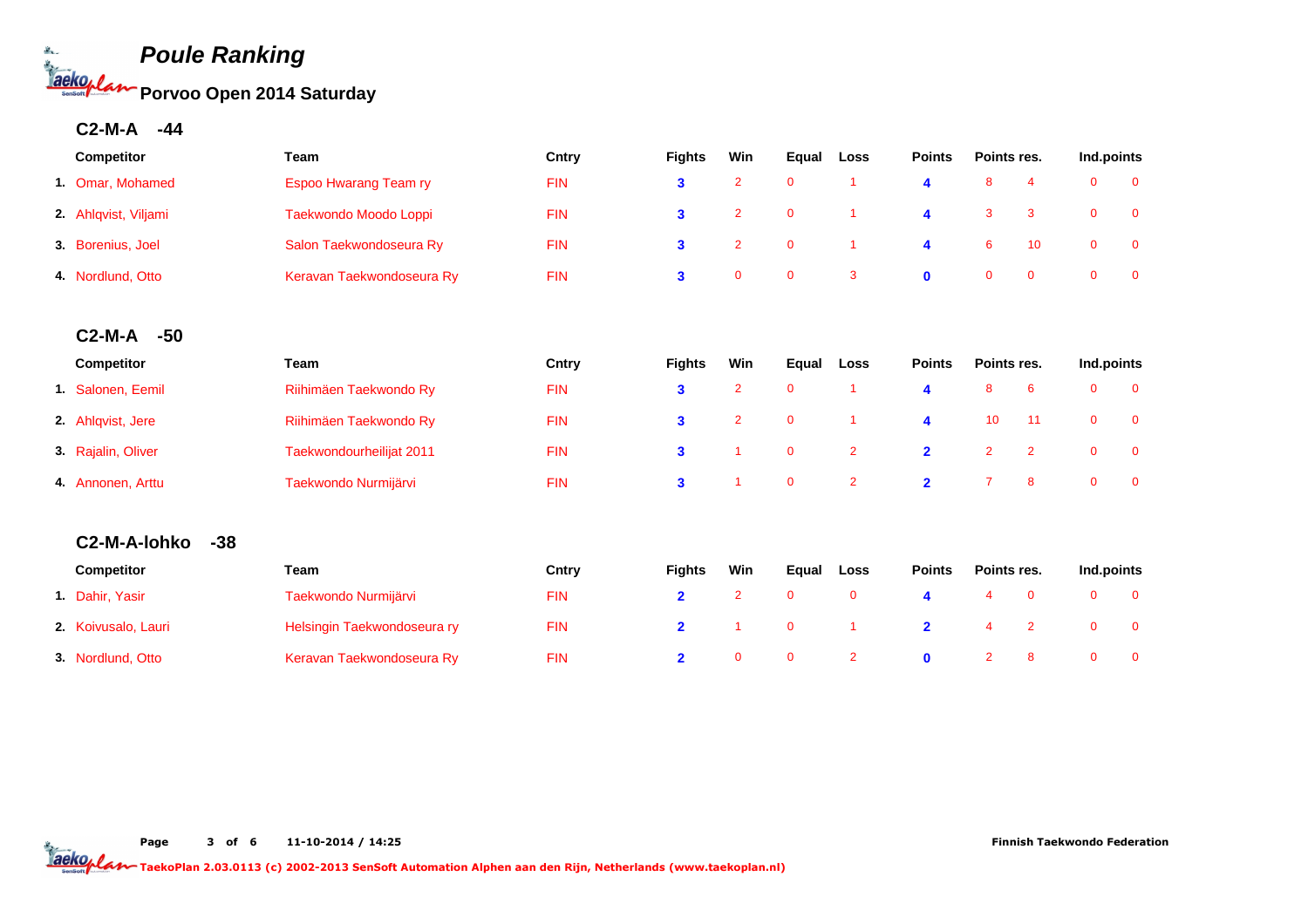# **Poule Ranking Porvoo Open 2014 Saturday**

| <b>Competitor</b>     | Team                   | Cntry      | <b>Fights</b> | Win | Eaual | Loss | <b>Points</b> | Points res. | Ind.points |  |
|-----------------------|------------------------|------------|---------------|-----|-------|------|---------------|-------------|------------|--|
| 1. Boughrara, Chaimaa | <b>Hnmky Taekwondo</b> | <b>FIN</b> |               |     |       |      |               | 22          |            |  |
| 2. Fredriksson, Sarah | Loviisan Taekwondo Ry  | <b>FIN</b> |               |     |       |      |               |             |            |  |
| 3. Vuorivirta, Sanni  | Taekwondo Moodo Loppi  | <b>FIN</b> |               |     |       |      |               |             |            |  |

### **C2-M-B-lohko -38**

| <b>Competitor</b>  | Team                      | Cntry      | <b>Fights</b> | Win | Equal | Loss | <b>Points</b> | Points res. |     | Ind.points |  |
|--------------------|---------------------------|------------|---------------|-----|-------|------|---------------|-------------|-----|------------|--|
| 1. Veckman, Aleksi | Mukwan Jyväskylä          | <b>FIN</b> |               |     |       |      |               |             | - 6 |            |  |
| 2. Saikko, Atte    | Porvoon Taekwondoseura Ry | <b>FIN</b> |               |     |       |      |               | 8.          |     |            |  |
| 3. Isosalo, Mika   | Malmin Taekwondo Ry       | <b>FIN</b> |               |     |       |      |               |             |     |            |  |

### **C2-F-B-lohko -48**

| <b>Competitor</b>     | Team                        | Cntry | <b>Fights</b> | Win | Eaual    | <b>Loss</b> | <b>Points</b> | Points res. | Ind.points |  |
|-----------------------|-----------------------------|-------|---------------|-----|----------|-------------|---------------|-------------|------------|--|
| 1. Kostiainen, Emmi   | Taekwondo Moodo Loppi       | FIN   |               |     |          |             |               |             |            |  |
| 2. Vuori, Kia         | Paimion Taekwondo Ry        | FIN   |               |     |          |             |               |             |            |  |
| 3. Nordenswan, Emilia | Helsingin Taekwondoseura ry | FIN   |               |     | $\Omega$ |             |               |             |            |  |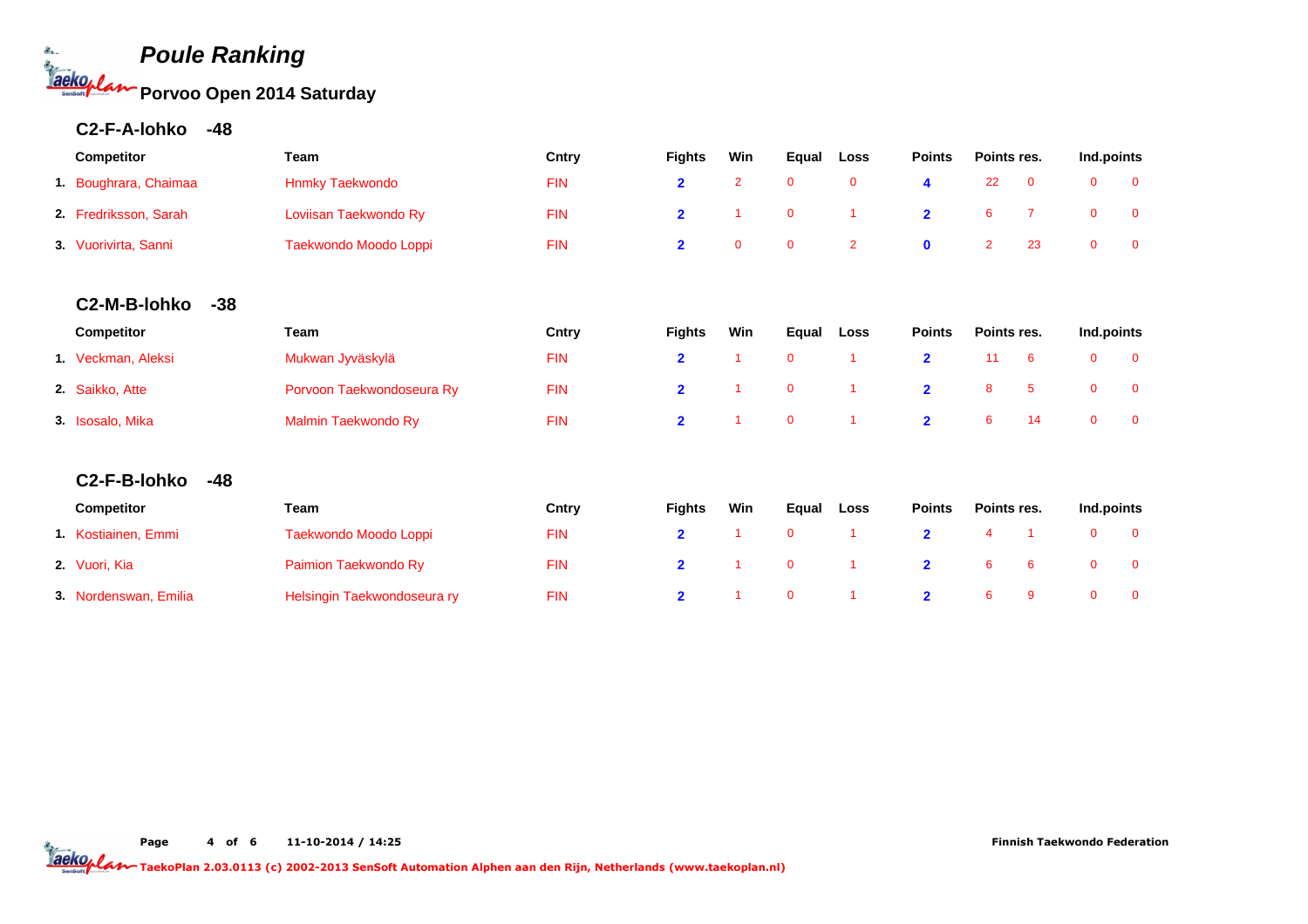

**H-M-A -68**

| Competitor             | Team                         | Cntry      | <b>Fights</b>           | Win            | Equal       | Loss                 | <b>Points</b>  | Points res.    |                | Ind.points   |              |
|------------------------|------------------------------|------------|-------------------------|----------------|-------------|----------------------|----------------|----------------|----------------|--------------|--------------|
| 1. Ahmedi, Mohamed     | Keravan Taekwondoseura Ry    | <b>FIN</b> | 4                       | 3              | $\mathbf 0$ | $\overline{1}$       | 6              | 56             | 24             | $\mathbf{0}$ | $\mathbf{0}$ |
| 2. Syrjä, Jani         | Riihimäen Taekwondo Ry       | <b>FIN</b> | 4                       | 3              | $\mathbf 0$ | $\overline{1}$       | 6              | 31             | 43             | $\mathbf 0$  | $\mathbf 0$  |
| 3. Manninen, Timo      | Paimion Taekwondo Ry         | <b>FIN</b> | 4                       | $\overline{2}$ | $\mathbf 0$ | $\overline{2}$       | 4              | 29             | 25             | $\mathbf 0$  | $\mathbf 0$  |
| 4. Laaksonen, Lasse    | Taekwondourheilijat 2011     | <b>FIN</b> | 4                       | $\overline{2}$ | $\mathbf 0$ | $\overline{2}$       | 4              | 25             | 30             | $\mathbf 0$  | $\mathbf 0$  |
| 5. Alizadeh, Rohullah  | Helsingin Taekwondoseura ry  | <b>FIN</b> | 4                       | $\mathbf{0}$   | $\mathbf 0$ | $\overline{4}$       | $\mathbf 0$    | 11             | 30             | $\mathbf{0}$ | $\mathbf 0$  |
|                        |                              |            |                         |                |             |                      |                |                |                |              |              |
| H-F-A<br>$-57$         |                              |            |                         |                |             |                      |                |                |                |              |              |
| Competitor             | Team                         | Cntry      | <b>Fights</b>           | Win            | Equal       | Loss                 | <b>Points</b>  | Points res.    |                | Ind.points   |              |
| 1. Manninen, Jasmin    | Paimion Taekwondo Ry         | <b>FIN</b> | $\overline{\mathbf{2}}$ | $\overline{2}$ | $\mathbf 0$ | $\mathbf 0$          | 4              | 72             | $\overline{2}$ | $\mathbf 0$  | $\mathbf 0$  |
| 2. Hasala, Veera       | Mukwan Jyväskylä             | <b>FIN</b> | $\mathbf{2}$            |                | $\mathbf 0$ | $\overline{1}$       | $\overline{2}$ | 6              | 44             | $\mathbf 0$  | $\mathbf 0$  |
| 3. Kettunen, Annukaisa | Helsingin Taekwondoseura ry  | <b>FIN</b> | $\overline{\mathbf{2}}$ | $\mathbf 0$    | $\mathbf 0$ | $\overline{2}$       | $\mathbf 0$    | $\overline{2}$ | 34             | $\mathbf{0}$ | $\mathbf 0$  |
|                        |                              |            |                         |                |             |                      |                |                |                |              |              |
| H-F-A<br>$-67$         |                              |            |                         |                |             |                      |                |                |                |              |              |
| Competitor             | Team                         | Cntry      | <b>Fights</b>           | Win            | Equal       | Loss                 | <b>Points</b>  | Points res.    |                | Ind.points   |              |
| 1. Huovilainen, Nita   | Klaukkalan Tae Kwon Do Ry    | <b>FIN</b> | $\overline{\mathbf{2}}$ | $\overline{2}$ | $\mathbf 0$ | $\mathbf 0$          | 4              | 11             | $\overline{1}$ | $\mathbf 0$  | $\mathbf 0$  |
| 2. Virtanen, Riikka    | <b>Espoo Hwarang Team ry</b> | <b>FIN</b> | $\overline{2}$          | -1             | $\mathbf 0$ | $\blacktriangleleft$ | $\overline{2}$ | 12             | 5              | $\mathbf 0$  | $\mathbf 0$  |
| 3. Kettunen, Annukaisa | Helsingin Taekwondoseura ry  | <b>FIN</b> | $\overline{2}$          | $\mathbf 0$    | $\mathbf 0$ | $\overline{2}$       | $\mathbf{0}$   | 6              | 23             | $\mathbf 0$  | $\mathbf 0$  |